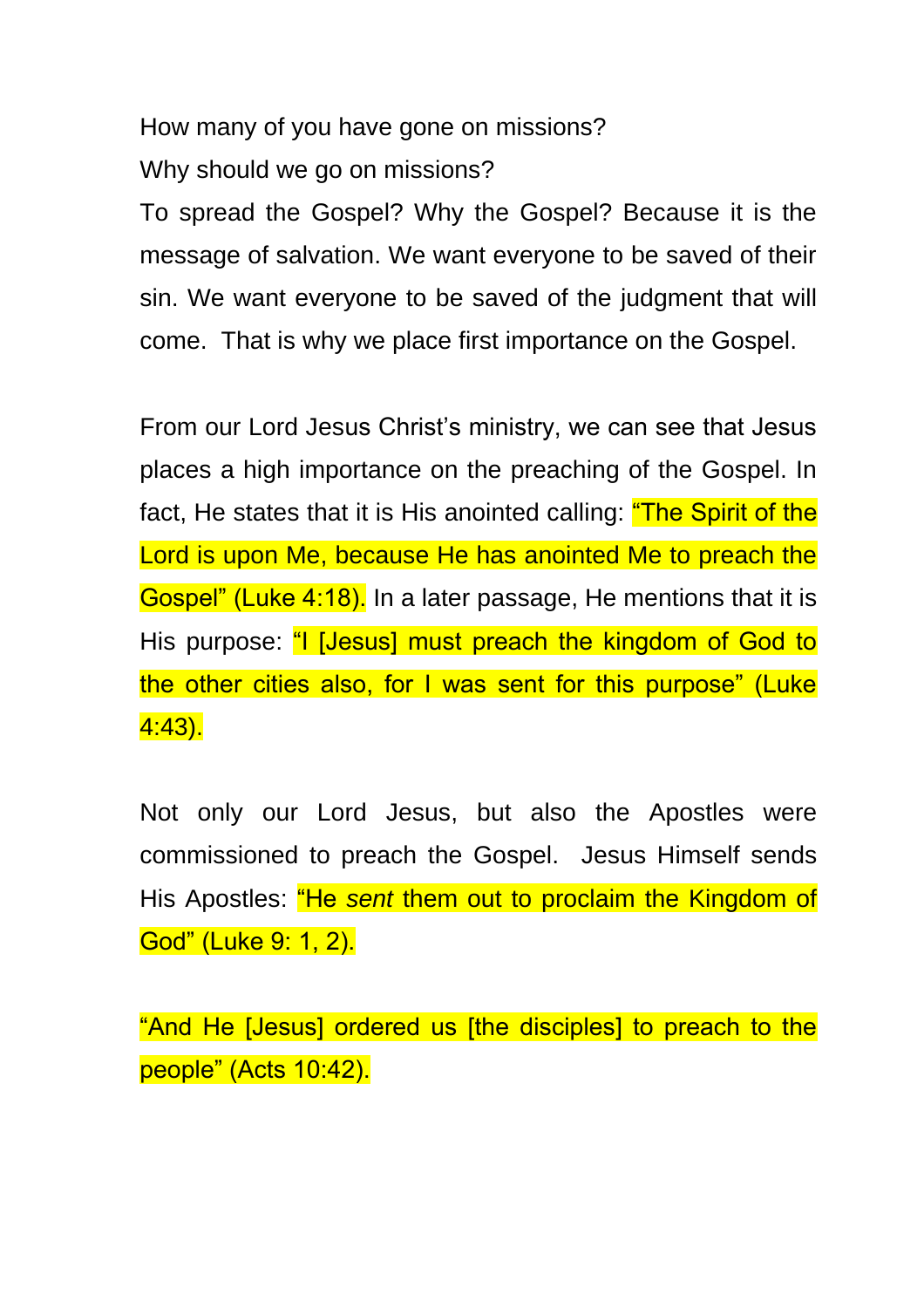The Apostles boldly declare, "… we preach to you the good news of the promise made to the fathers …" (Acts 13:32).

Not only the Apostles, but We the church today are commissioned to declare the Gospel of Christ: Go therefore and make disciples of all the nations, baptizing them in the name of the Father and the Son and the Holy Spirit (Matt 28:19).

Jesus prophecies that the church would testify to the Good News of the Gospel to all the nations: "... you shall receive power when the Holy Spirit comes upon you and you shall be my witness in Jerusalem, and in all Judea and Samaria, and to the ends of the earth" (Acts 1:8).

Thus, we clearly see that the church is commissioned by the Word of God to go and spread the Gospel to the nations. That is why, we as Christians are all missionaries. That does not mean, we must all go out to missions but we all through our gifts – all our talents, all our time, all our energies and our treasures (all our money) if we truly understand the Gospel should be devoted to this mission -- Acts 1:8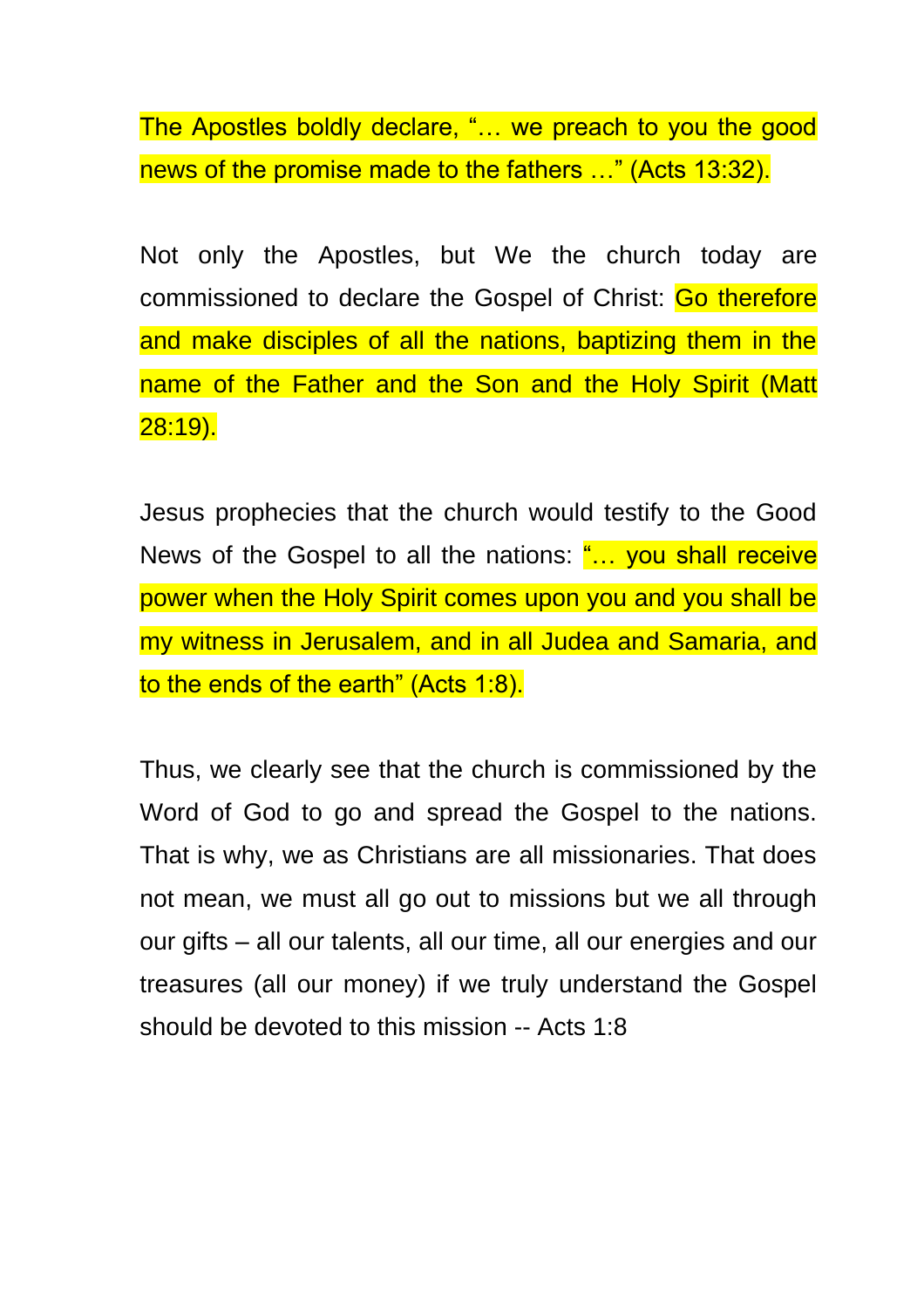This is the main theme of Acts and it should be our goal as a church. Today, I would like to give you a sermon on Acts – this sermon will be an overview of Acts.

Context.

Do you know who wrote the book of Acts?

2 Volumes or parts

Just like my sermons have parts,



Acts is often called Luke, Volume II

**"Acts of the Apostles"**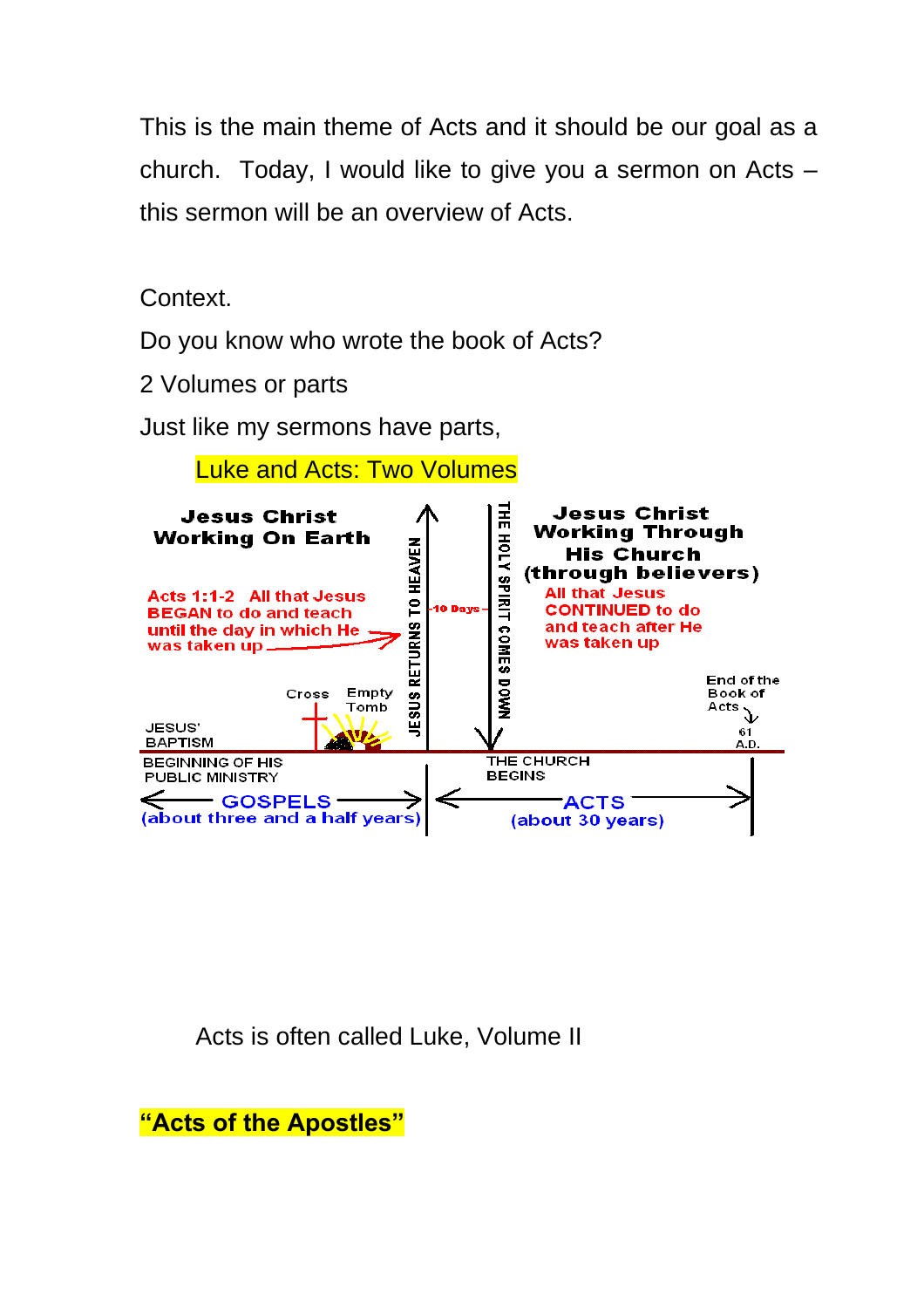**The traditional title of this book is, in some respects, a misnomer. Tt primarily deals with the "acts" of: Peter (Chapters 1-12) and Paul (Chapters 13-28). It really should be called "The Acts of the Holy Spirit." Jesus had indicated that the next phase of God's** 

**program would be "The Comforter's":**

Before we talk about the Comfortor – the Holy Spirit, does anyone know who the original recipient of Acts is? Acts 1:1 gives us the answer.

Acts 1:1

**The former treatise have I made, O Theophilus, of all that Jesus began both to do and teach,**

Theophilus is the recipient.

What does his name mean?

• **Theophilus = "Lover of God"**

**Theo = God**

**Philus = Lover of**

- **A common Roman name**
- **Beyond knowing that this is a Greek name**

 **meaning "lover of God," precise**

 **identification is impossible.**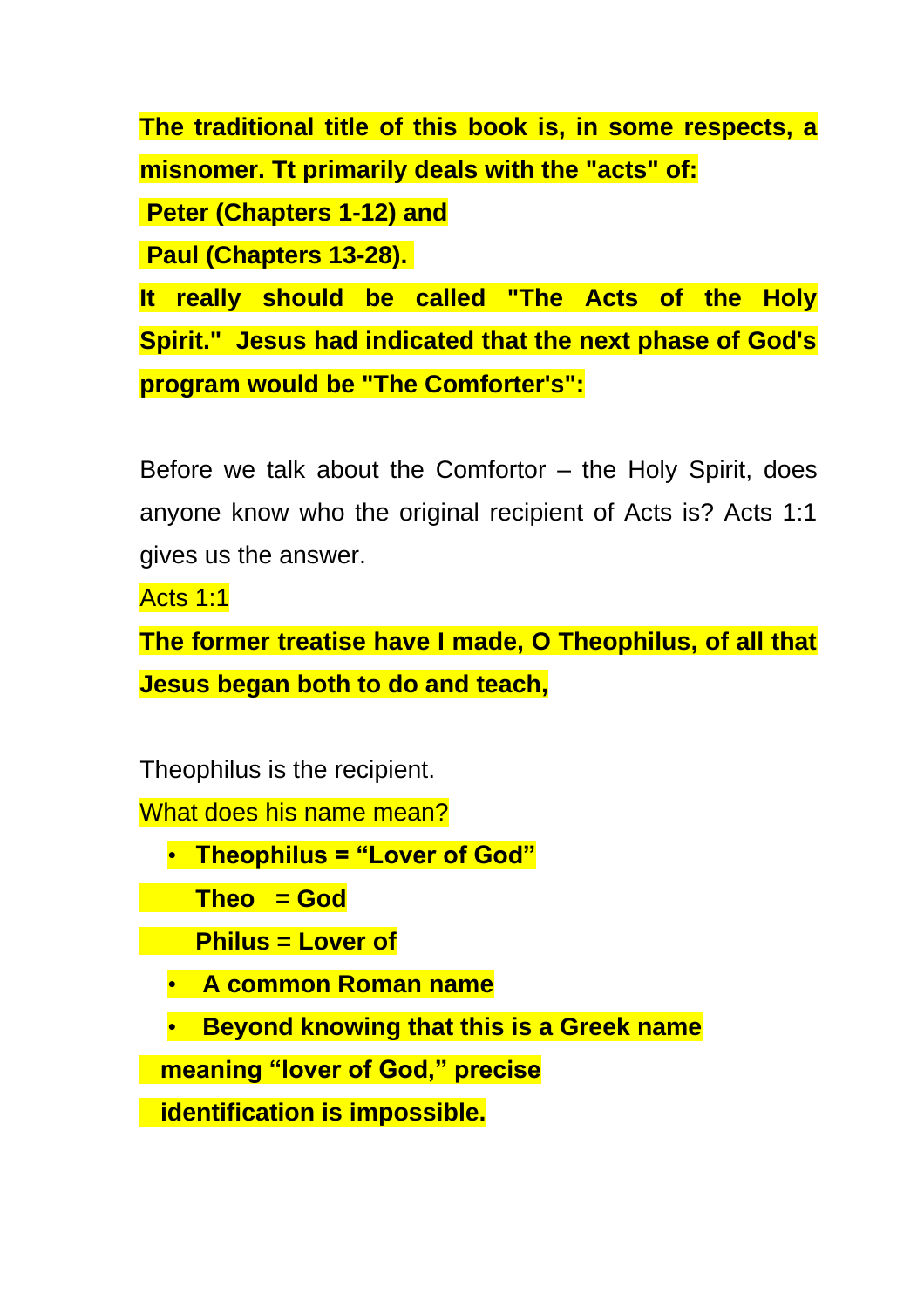Between the book of Luke and Acts -- between the resurrection and the ascension -- are 40 days, in which Jesus spent with his disciples:

We see this in **Acts 1:3** 

**To whom also he showed himself alive after his passion by many infallible proofs, being seen of them forty days, and speaking of the things pertaining to the kingdom of God:**

Jesus **gave his disciples infallible reason to believe in Him -- that He truly rose from the dead. He** gave his disciples **Infallible Proof**

- No room for doubt (Acts 1:3)
	- Presented Himself alive by many infallible proofs
	- Was seen and heard speaking of the kingdom of **God**

(Over 500 people had witnessed Jesus' resurrection. They saw him, they heard him, they touched him, they ate with him – the appearances were multisensory. )

• Jesus commanded the apostles to wait in Jerusalem for the Promise of the Father (v4)

What was the Promise of the Father **Acts 1:4,5**

**And, being assembled together with them, commanded them that they should not depart from Jerusalem, but**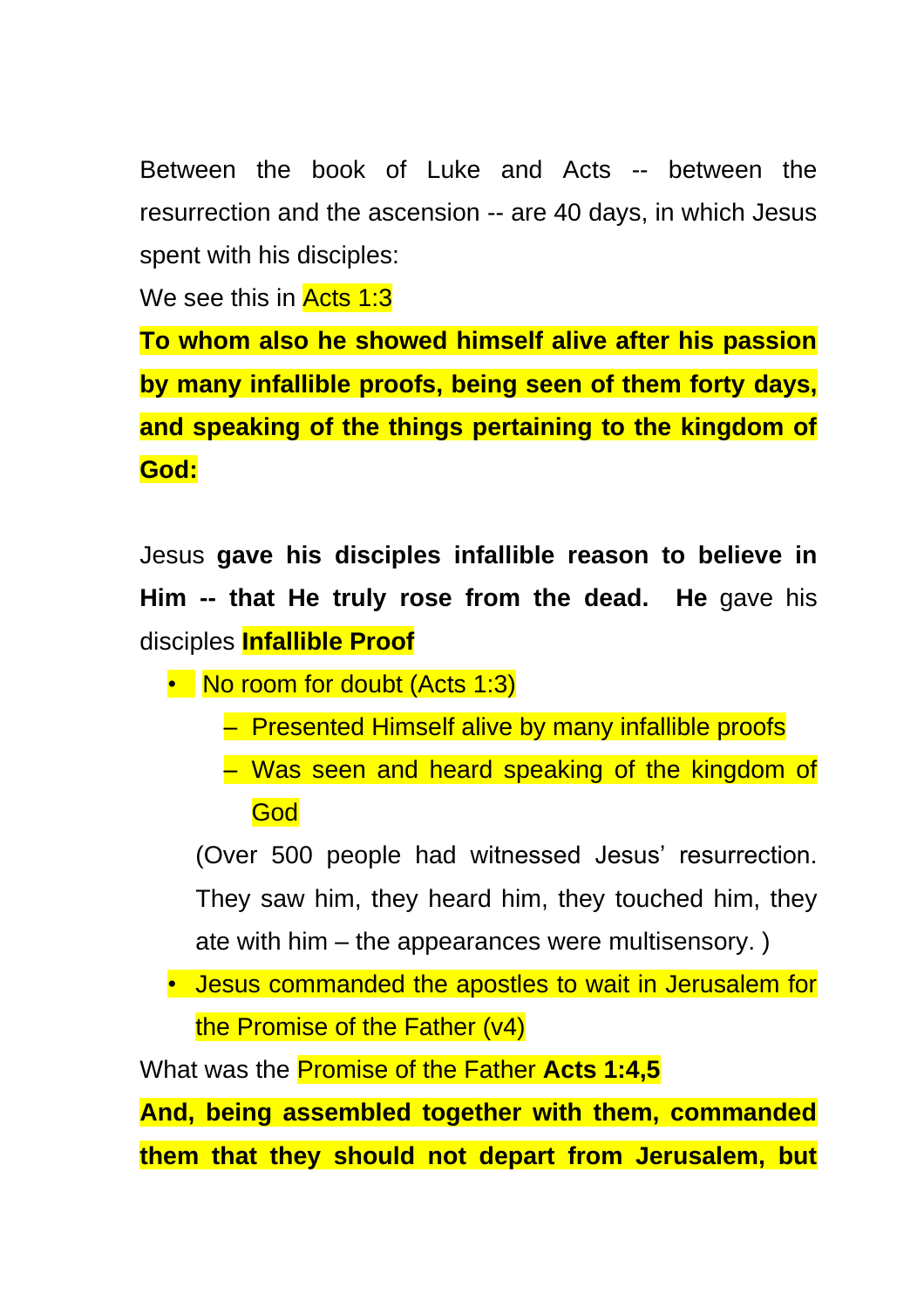**wait for the promise of the Father, which, saith he, ye have heard of me.**

And this was a great promise, because Jesus was constrained as a man. Although 100 percent God, also 100 percent man, so he could only be in one place at a time. Yet, in Acts, Jesus is free of that restraint through the power of the Holy Spirit. The Holy Spirit is omnipresent.

And this is better for us, because now we are given the Holy Spirit. Jesus – through the preaching of the Gospel -- can come to people, not only in Jerusalem, but to the ends of the earth. And that is why we have Jesus here in Seoul, and in Canada, the UK, Kenya. All over the world, people have Jesus through the Holy Spirit.

Let us look at the Work of the Holy Spirit

John 14:26 But the Advocate, the Holy Spirit, whom the Father will send in my name, will teach you all things and will remind you of everything I have said to you.

So what does the Holy Spirit do for us?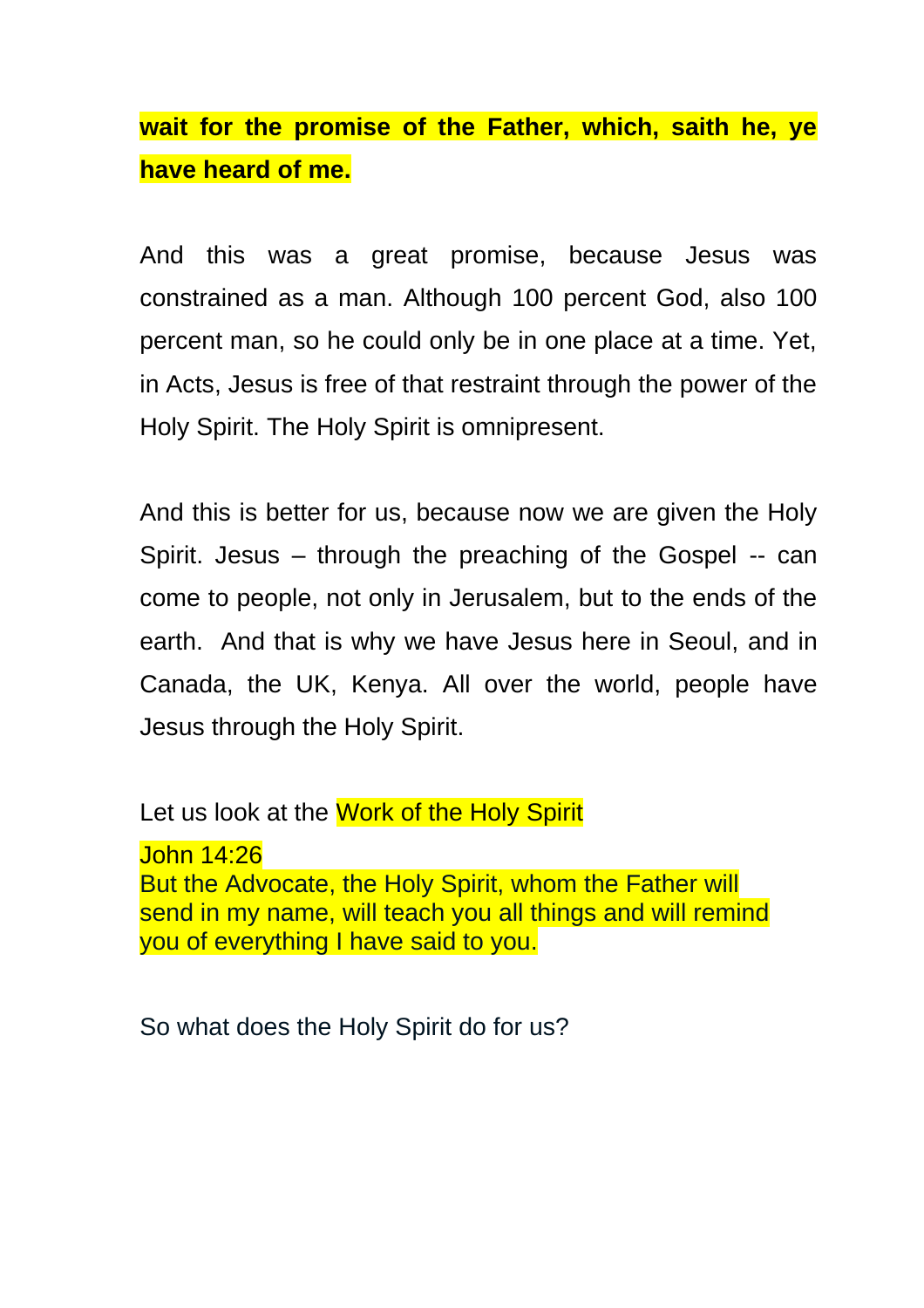## **From John 14:26,**

**The Holy Spirit does the following for us:**

• **The Helper will come (Spirit of truth)**

– **He will teach you all things (14:26)**

– **He will remind you of what I said (14:26)**

**If we go to John 15:26, the Holy Spirit does something else.** 

# **The Holy Spirit Testifies to Christ (John 15:26) John 15:26**

• When the Advocate comes, whom I will send to you from the Father—the Spirit of truth who goes out from the Father—he will testify about me. **Now I go to My Father who sent me**

At the end of the verse the disciples heard something that hurt them.,

# **Now I go to My Father who sent me**

….

But he says to comfort them from their sorrow:

**Your Sorrow Will Turn to Joy (John 16:16-33)**

**A little while -> You will not see me**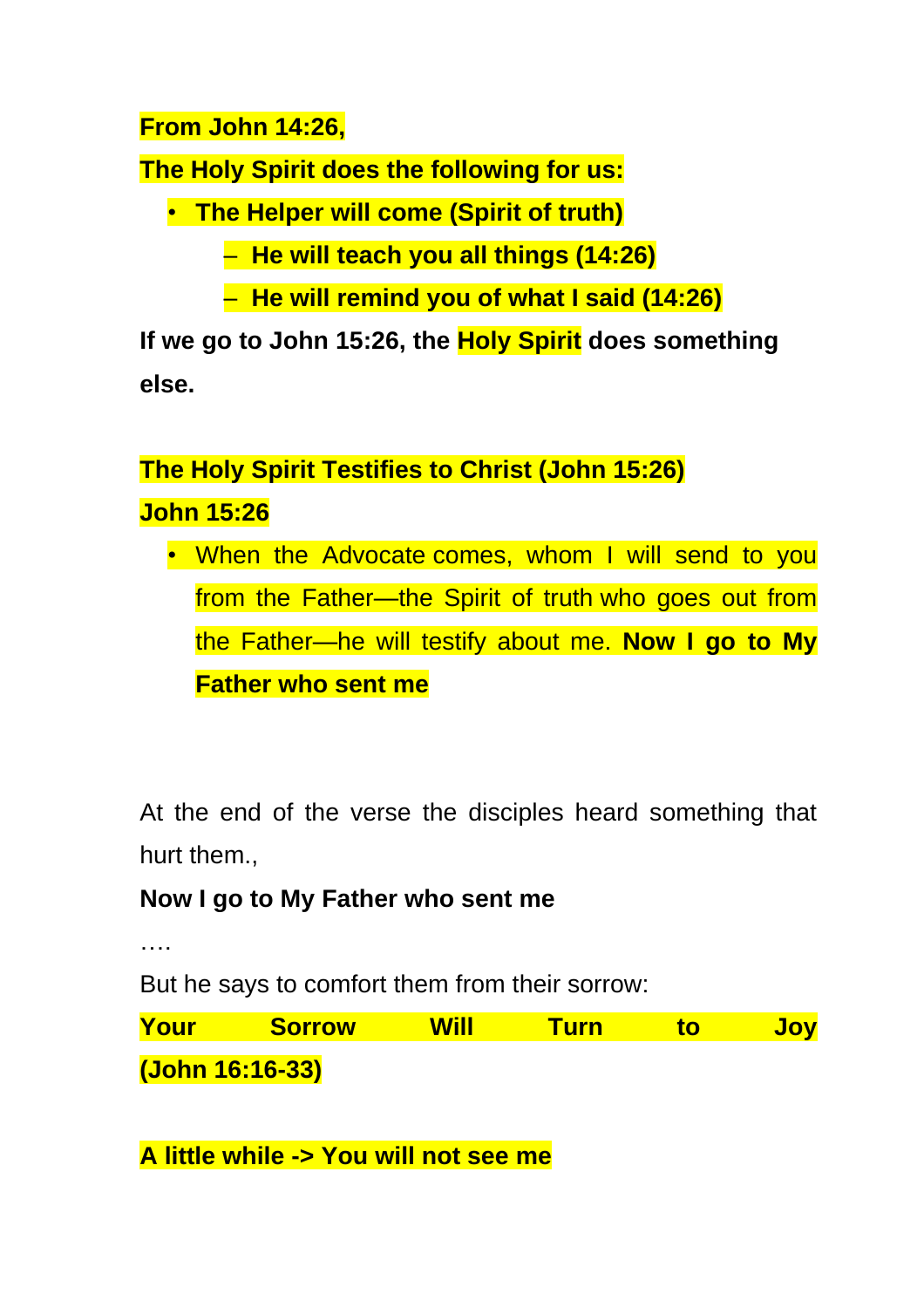#### **Disciples are perplexed**

#### **Disciples are saddened – you're leaving us.**

### **Your sorrow will turn to joy (A woman's labor)**

Why sorrow? Because Jesus will die, but then He will resurrect. Just like a woman in labor – she suffers and cries in pain, but when she sees the baby out of her womb, her pain turns immediately to joy.

In the book of Acts, Jesus is no longer physically with His disciples,

But it is to the disciples advantage that Jesus is gone ... Why? **The Helper will do all the following: Convict the world of sin, righteousness and judgment Deliver the many things Jesus still needs to tell them Guide you into all truth Will not speak on His own authority but what He hears He speaks Tell you things to come He will glorify Me Take what is Mine and declare it to you**

These are amazing benefits, I compiled from Scripture passages. I want to dispel some myths about the **Holy Spirit**. As you can see from this list of what The Holy Spirit does.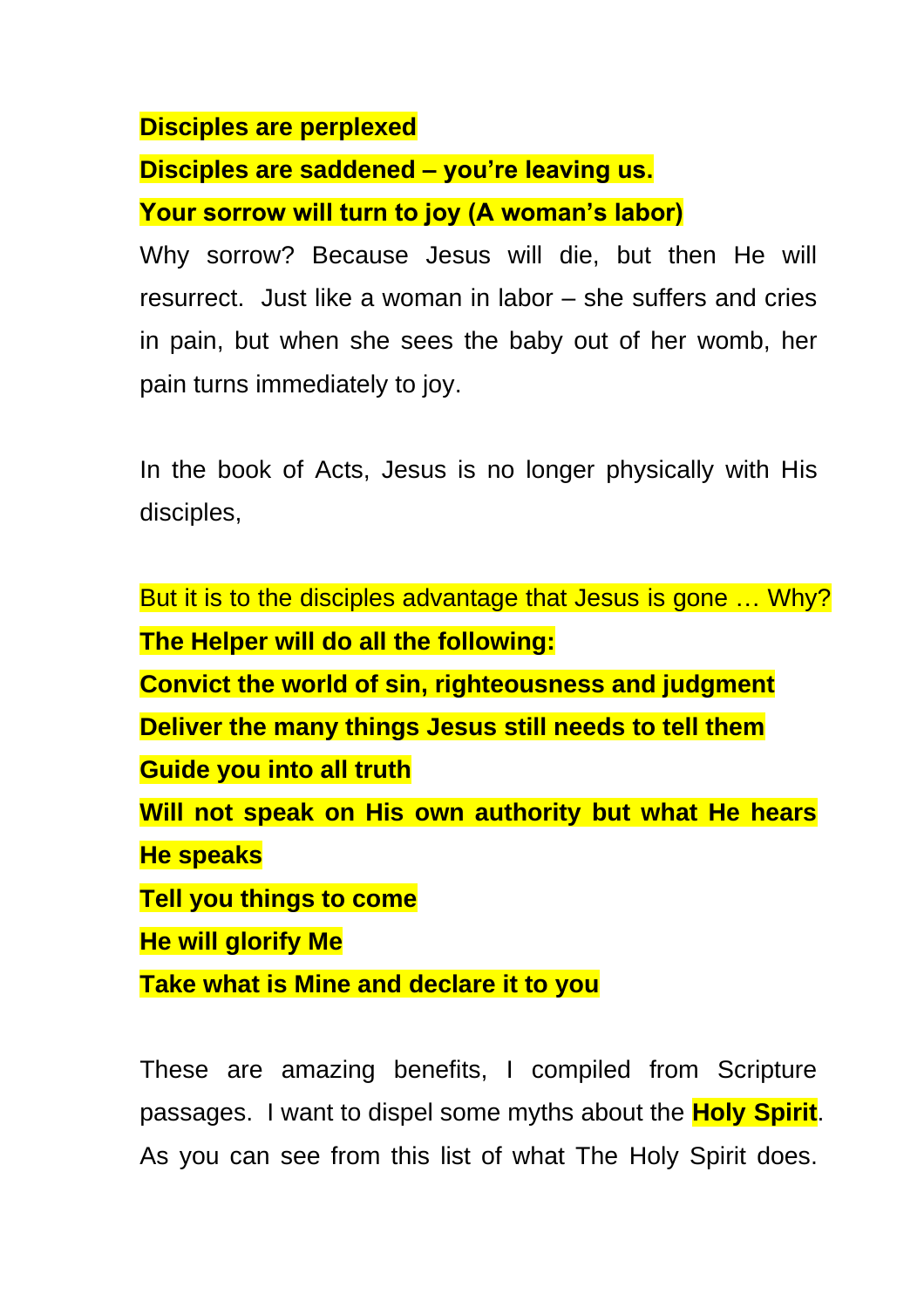The **Holy Spirit** is not – as many Pentecostals/Charismatics think some mysterious, Gnostic force that only special Christian receive – like in Star Wars. "Use the force, Luke!" Or in the New Age movement. This concept of the Holy Spirit is not Scriptural. The Holy Spirit does not cause you to lose control of yourself and speak in gibberish, like in what we see in many mystic religions and even in Greek pagan oracles. No, the Holy Spirit is a person, not a mystic force, and HE is given specific work to Do. The Holy Spirit Works.

In Acts 1:8

**But you shall receive power when the Holy Spirit has come upon you; and you shall be witnesses to Me in Jerusalem, and in all Judea and Samaria, and to the end of the earth." It says, But you shall receive power when the Holy Spirit has come upon you**

And in addition to this,

**What else does the Holy Spirit do for us? you shall be witnesses**

What does it mean to be a witness? It means to testify to Christ – the Gospel. We testify to Jesus Life, Death, and Resurrection that these events are true! These events actually happened in history. We say, "Amen! Amen!"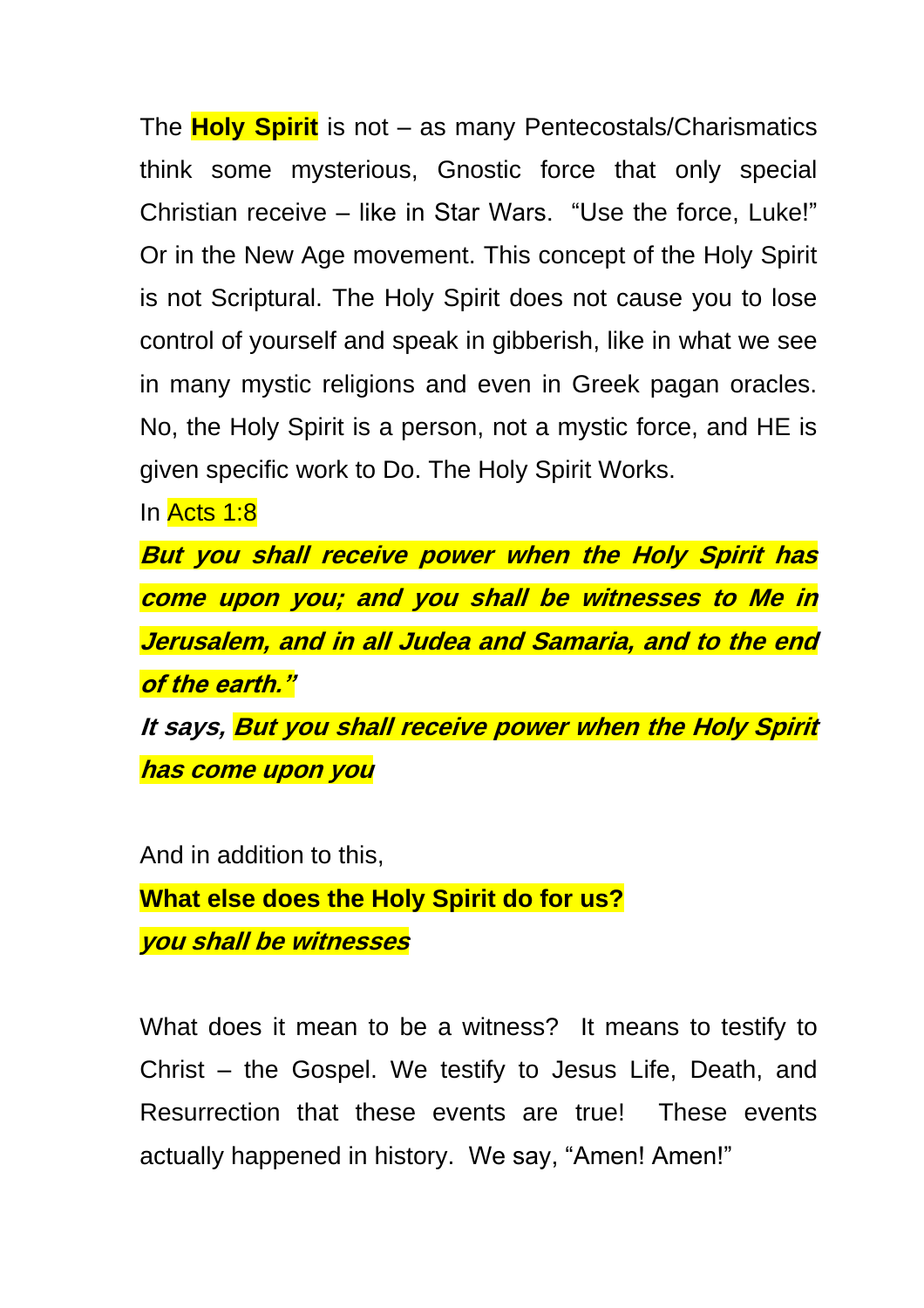**And where will WE be witnesses? Where will we testify?** 

**in Jerusalem, and in all Judea and Samaria, and to the end of the earth.**

**God will pour his Holy Spirit from heaven First in Jerusalem**

**and then Judea … to the ends of the world!**

If you look at this map, to the Jew where is the center of the world? It is in Jerusalem.

**And so we first see the pouring of the Holy Spirit in Jerusalem - Acts 2. And as a result,** 

**The Apostles/disciples preach the Good News in Acts 2: (They declare the Glories of God)**

- **God Sent Jesus (v22)**
	- **He was proved by miracles, wonders and signs which God did through Him**
- **You killed Him (v23)**
- **God Raised Him (v24)**
	- **Verses 25-28**

After Peter preaches the Gospel in Acts 2,

what was the people's reaction?

• **How did the people respond?**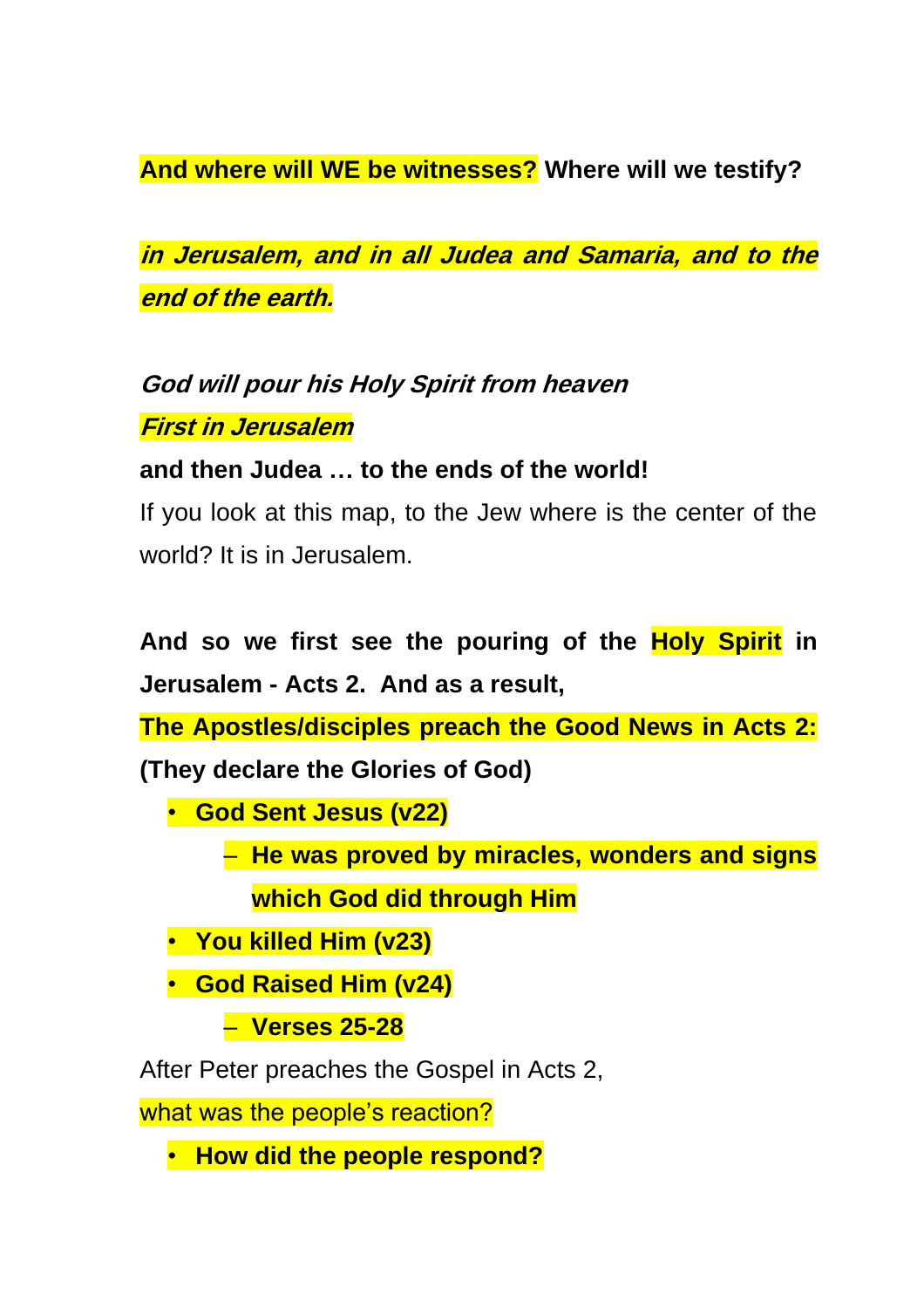– **Pierced/cut to the heart – by the fact that they had crucified their Messiah because of their evil, murderous, adulterous, and lying hearts – because of their sin, they murder Christ.** 

– **And so what do they say,** 

– **Men and brethren, what shall we do?**

**And how does Peter respond? …**

**He says, Repent and** 

- **Be baptized (a symbol signifying repentance and belief Jesus (sygin;lyfing**
- **dying and raising to life) and entry into Jesus's church)**
	- **In the name of Jesus Christ**
	- **For the remission of sin**
- **You will receive the gift of the Holy Spirit**

**And then because they receive the Holy Spirit, because they are now a redeemed community of believers, because they look forward to the return of their savior,** 

| The                        | <b>People</b>                      | <b>Continue</b> |
|----------------------------|------------------------------------|-----------------|
| (Acts 2:42-47)             |                                    |                 |
| • They continued steadfast |                                    |                 |
|                            | <u>– In the Apostles' doctrine</u> |                 |
| – Fellowship               |                                    |                 |
| - Breaking of bread        |                                    |                 |
|                            |                                    |                 |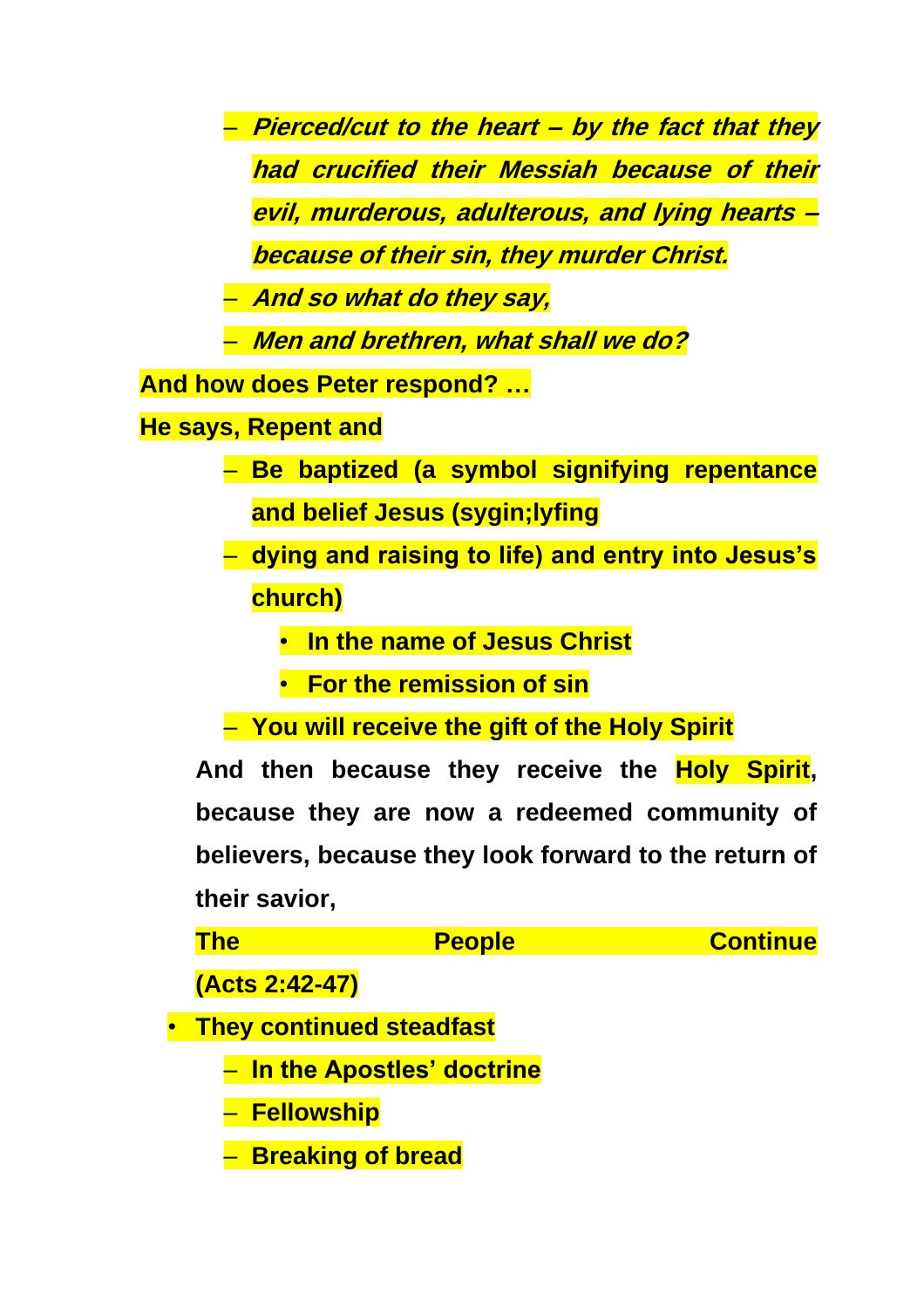– **Prayer**

**These are the marks of a church – all churches to be defined a church must have these 4 marks. And if we do so,** 

**The Lord added to the church daily those who were being saved! Those who are being saved – not like the megachurches that compromise on the Gospel, and full of pagans that take over the church. You see if we are faithful – we will grow in NOT numbers but grow in those being saved numbers – grow in true believers.** 

The first half of Acts – we see Jews come to Christ through Apostles like Peter. We see in Acts 8 – the Gospel goes through Judea and Samaria, but in the second half of Acts, we see Paul come to faith in Christ and we see

Paul Preaching the Gospel to the Gentile Nation

While they were worshiping the Lord and fasting, the Holy Spirit said, 'Set apart for me Barnabas and Saul for the work to which I have called them.' Then, completing their fasting and prayer, they laid hands on them and sent them off." (Acts 13:2–3)

You see Paul was sent by the church to bring the Gospel to the nations.

Paul has a total of 3 journeys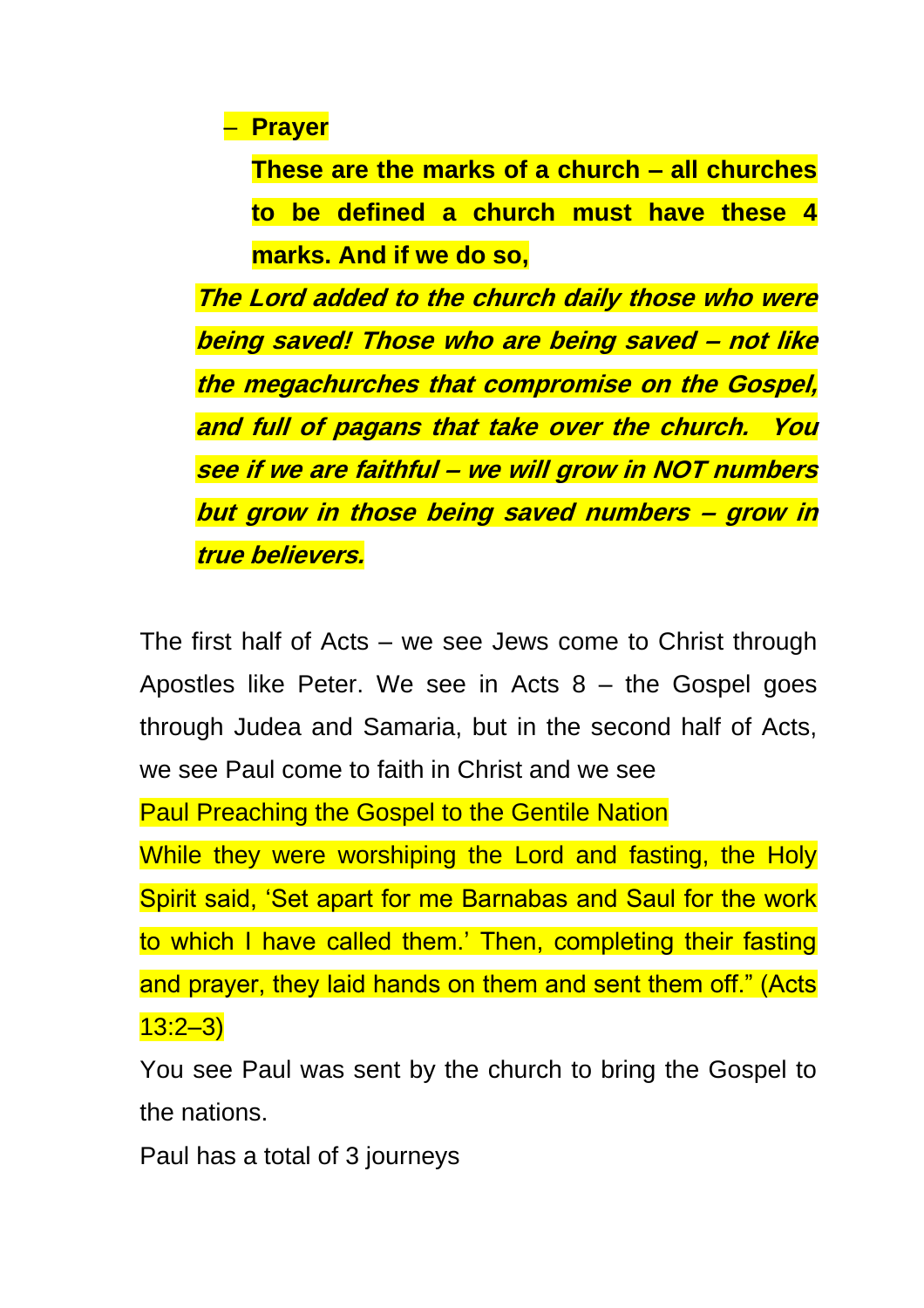If you look at the Map of the First Journey, he preaches the Gospel in major cities in Syria, Cyprus, Turkey.

If you look at the Map of Second Journey, he preaches the Gospel in major cities in Turkey and extends to Greece If you look at the Map of Third Journey, he preaches the Gospel in major cities in Turkey and Greece and Italy and possibly Spain (but the Bible is not tell us clearly if he reached Spain or not).

Acts 26:17-20

from [the Jews] and from the Gentiles—to whom I [Jesus] am sending you [Paul] to open their eyes, so that they may turn from darkness to light and from the power of Satan to God, that they may receive forgiveness of sins and a place among those who are sanctified by faith in me. ... [I] declared first to those in Damascus, then in Jerusalem and throughout all the region of Judea, and also to the Gentiles, that they should repent and turn to God ….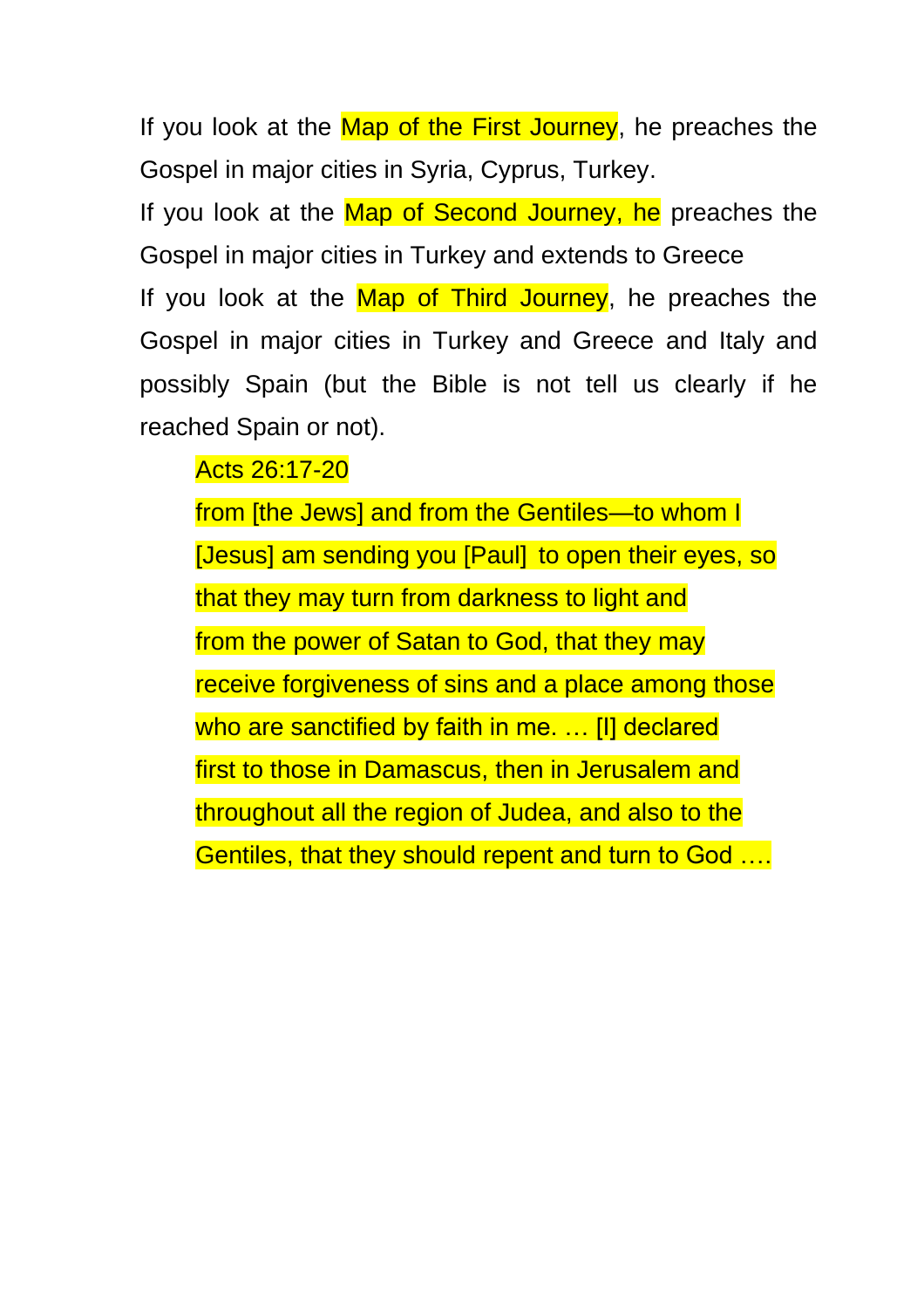We can tell from those 3 missionary journeys that Paul places great importance on spread of the Gospel.

And he is willing to go through trials, tribulations, and persecution, underscoring how important it was for the Gospel to be spread.

# 2 Cor. 11:23-27

Are they [super apostles] servants of Christ? I am a better one—I am talking like a madman—with far greater labors, far more imprisonments, with countless beatings, and often near death. Five times I received at the hands of the Jews the forty lashes less one. Three times I was beaten with rods. Once I was stoned. Three times I was shipwrecked; a night and a day I was adrift at sea; on frequent journeys, in danger from rivers, danger from robbers, danger from my own people, danger from Gentiles, danger in the city, danger in the wilderness, danger at sea, danger from false brothers; in toil and hardship, through many a sleepless night, in hunger and thirst, often without food, in cold and exposure.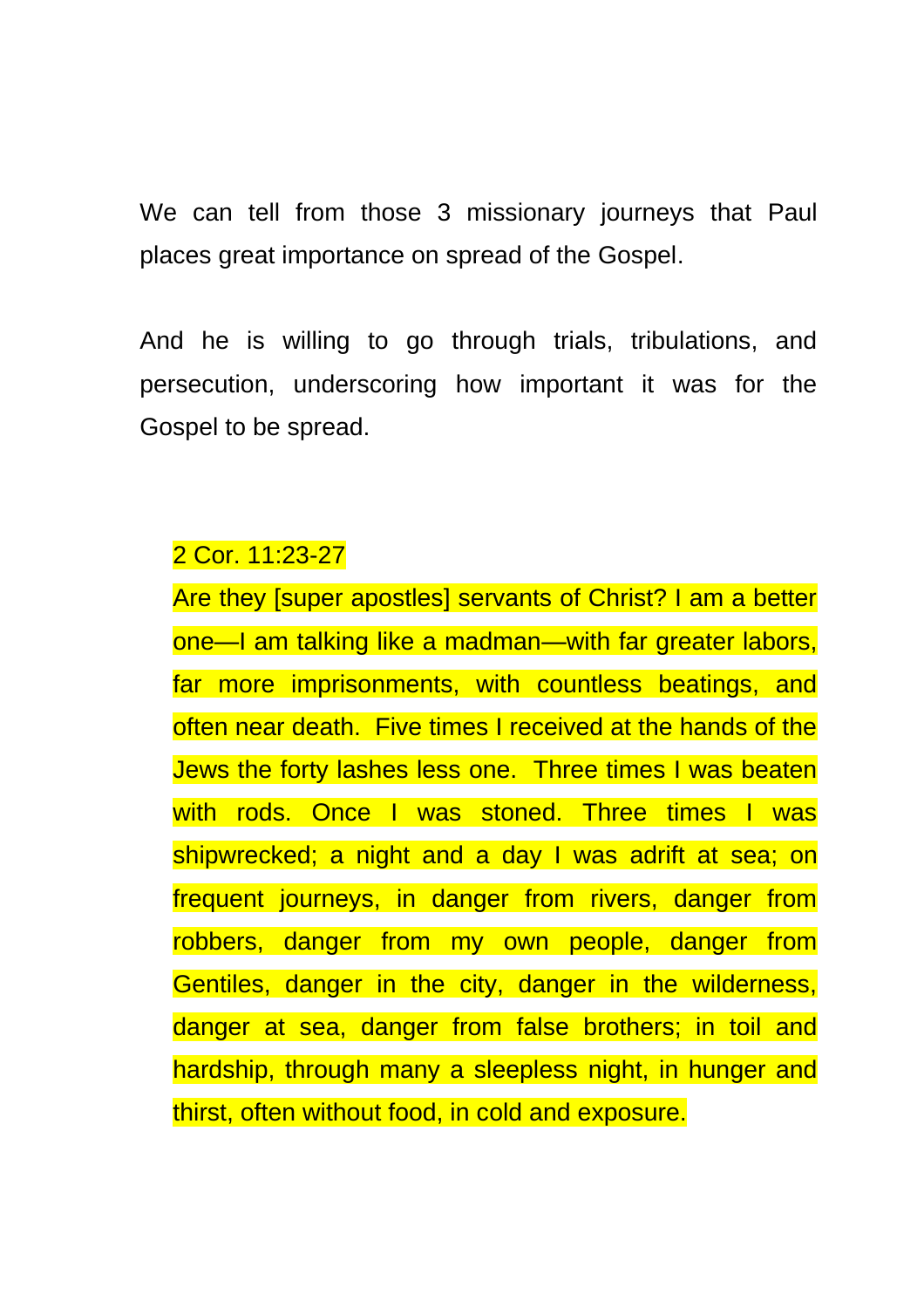Wow! He went through so much! So much more than any of us. Many of you know that I have gone to Kenya about 8 times now, but the hardship and suffering I have gone through to bring the Gospel to slums and rural areas in Africa is nothing compared to Paul.

What's more? Paul gave up great status, riches, and comfort to be a poor, homeless, persecuted missionary—just for the Gospel. In fact, compared to the blessings that come from the Gospel, he counts all things he previously had (recognition, reputation, power, and wealth) as dung. Wow! In view of my meager passion for the Gospel, the magnitude of Paul's passion for the Gospel brings me shame and repentance.

It should also bring us the church to repentance for not placing high premium like Paul on the Gospel and its spread. In 1 Cor. 9:23, Paul states, "… I do all things for the sake of the Gospel." In fact, in many verses and in just about every one of his epistles, he speaks boldly about his central calling and his sole purpose to preach the Gospel. To underscore his point, he even goes as far as to say: to hell with me!, if I do not preach the Gospel (vs. 16).

Brothers and Sisters in Christ, Let it be your life mission, your biggest desire in life to be like Paul, like Peter, like the early church, and like Jesus to spread the Gospel to the nations!